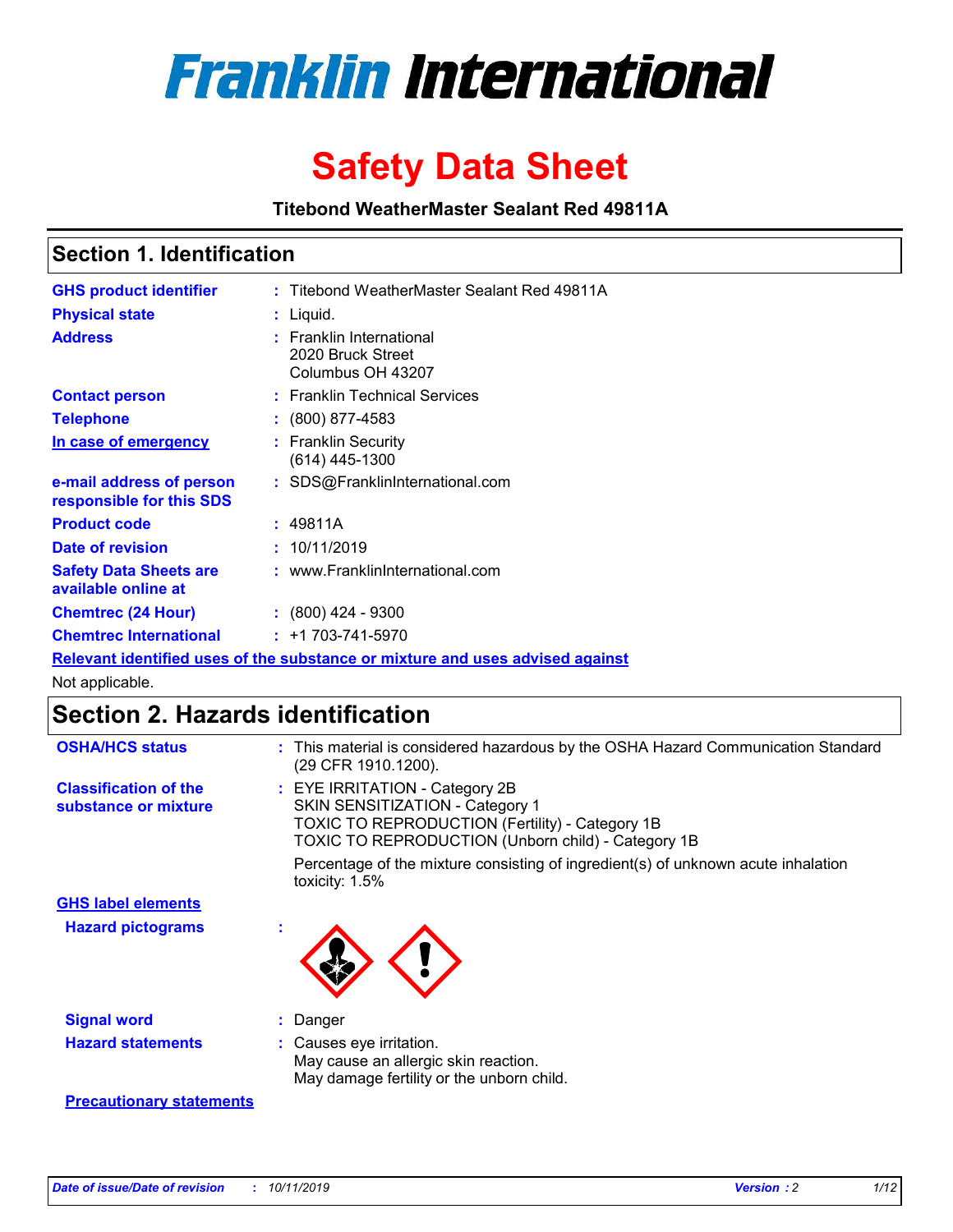### **Section 2. Hazards identification**

| <b>Prevention</b>                          | : Obtain special instructions before use. Do not handle until all safety precautions have<br>been read and understood. Wear protective gloves. Wear eye or face protection.<br>Wear protective clothing. Avoid breathing vapor. Wash hands thoroughly after handling.<br>Contaminated work clothing must not be allowed out of the workplace.                                                        |
|--------------------------------------------|------------------------------------------------------------------------------------------------------------------------------------------------------------------------------------------------------------------------------------------------------------------------------------------------------------------------------------------------------------------------------------------------------|
| <b>Response</b>                            | : IF exposed or concerned: Get medical attention. IF ON SKIN: Wash with plenty of<br>soap and water. Wash contaminated clothing before reuse. If skin irritation or rash<br>occurs: Get medical attention. IF IN EYES: Rinse cautiously with water for several<br>minutes. Remove contact lenses, if present and easy to do. Continue rinsing. If eye<br>irritation persists: Get medical attention. |
| <b>Storage</b>                             | : Store locked up.                                                                                                                                                                                                                                                                                                                                                                                   |
| <b>Disposal</b>                            | : Dispose of contents and container in accordance with all local, regional, national and<br>international regulations.                                                                                                                                                                                                                                                                               |
| <b>Hazards not otherwise</b><br>classified | : Product generates methanol during cure.                                                                                                                                                                                                                                                                                                                                                            |
|                                            |                                                                                                                                                                                                                                                                                                                                                                                                      |

### **Section 3. Composition/information on ingredients**

| <b>Substance/mixture</b><br>Mixture                  |               |                     |
|------------------------------------------------------|---------------|---------------------|
| <b>Ingredient name</b>                               | $\frac{9}{6}$ | <b>CAS number</b>   |
| 3-aminopropyltriethoxysilane<br>Dibutyltin dilaurate | ≤3<br>$≤0.3$  | 919-30-2<br>77-58-7 |

Any concentration shown as a range is to protect confidentiality or is due to batch variation.

**There are no additional ingredients present which, within the current knowledge of the supplier and in the concentrations applicable, are classified as hazardous to health or the environment and hence require reporting in this section.**

**Occupational exposure limits, if available, are listed in Section 8.**

### **Section 4. First aid measures**

| <b>Description of necessary first aid measures</b> |                                                                                                                                                                                                                                                                                                                                                                                                                                                                                                                                                                                                                                                                                                                                                                           |  |  |  |
|----------------------------------------------------|---------------------------------------------------------------------------------------------------------------------------------------------------------------------------------------------------------------------------------------------------------------------------------------------------------------------------------------------------------------------------------------------------------------------------------------------------------------------------------------------------------------------------------------------------------------------------------------------------------------------------------------------------------------------------------------------------------------------------------------------------------------------------|--|--|--|
| <b>Eye contact</b>                                 | : Immediately flush eyes with plenty of water, occasionally lifting the upper and lower<br>eyelids. Check for and remove any contact lenses. Continue to rinse for at least 10<br>minutes. If irritation persists, get medical attention.                                                                                                                                                                                                                                                                                                                                                                                                                                                                                                                                 |  |  |  |
| <b>Inhalation</b>                                  | : Remove victim to fresh air and keep at rest in a position comfortable for breathing. If<br>not breathing, if breathing is irregular or if respiratory arrest occurs, provide artificial<br>respiration or oxygen by trained personnel. It may be dangerous to the person providing<br>aid to give mouth-to-mouth resuscitation. Get medical attention. If unconscious, place<br>in recovery position and get medical attention immediately. Maintain an open airway.<br>Loosen tight clothing such as a collar, tie, belt or waistband. In case of inhalation of<br>decomposition products in a fire, symptoms may be delayed. The exposed person may<br>need to be kept under medical surveillance for 48 hours.                                                       |  |  |  |
| <b>Skin contact</b>                                | : Wash with plenty of soap and water. Remove contaminated clothing and shoes. Wash<br>contaminated clothing thoroughly with water before removing it, or wear gloves.<br>Continue to rinse for at least 10 minutes. Get medical attention. In the event of any<br>complaints or symptoms, avoid further exposure. Wash clothing before reuse. Clean<br>shoes thoroughly before reuse.                                                                                                                                                                                                                                                                                                                                                                                     |  |  |  |
| <b>Ingestion</b>                                   | : Wash out mouth with water. Remove dentures if any. Remove victim to fresh air and<br>keep at rest in a position comfortable for breathing. If material has been swallowed and<br>the exposed person is conscious, give small quantities of water to drink. Stop if the<br>exposed person feels sick as vomiting may be dangerous. Do not induce vomiting<br>unless directed to do so by medical personnel. If vomiting occurs, the head should be<br>kept low so that vomit does not enter the lungs. Get medical attention. Never give<br>anything by mouth to an unconscious person. If unconscious, place in recovery position<br>and get medical attention immediately. Maintain an open airway. Loosen tight clothing<br>such as a collar, tie, belt or waistband. |  |  |  |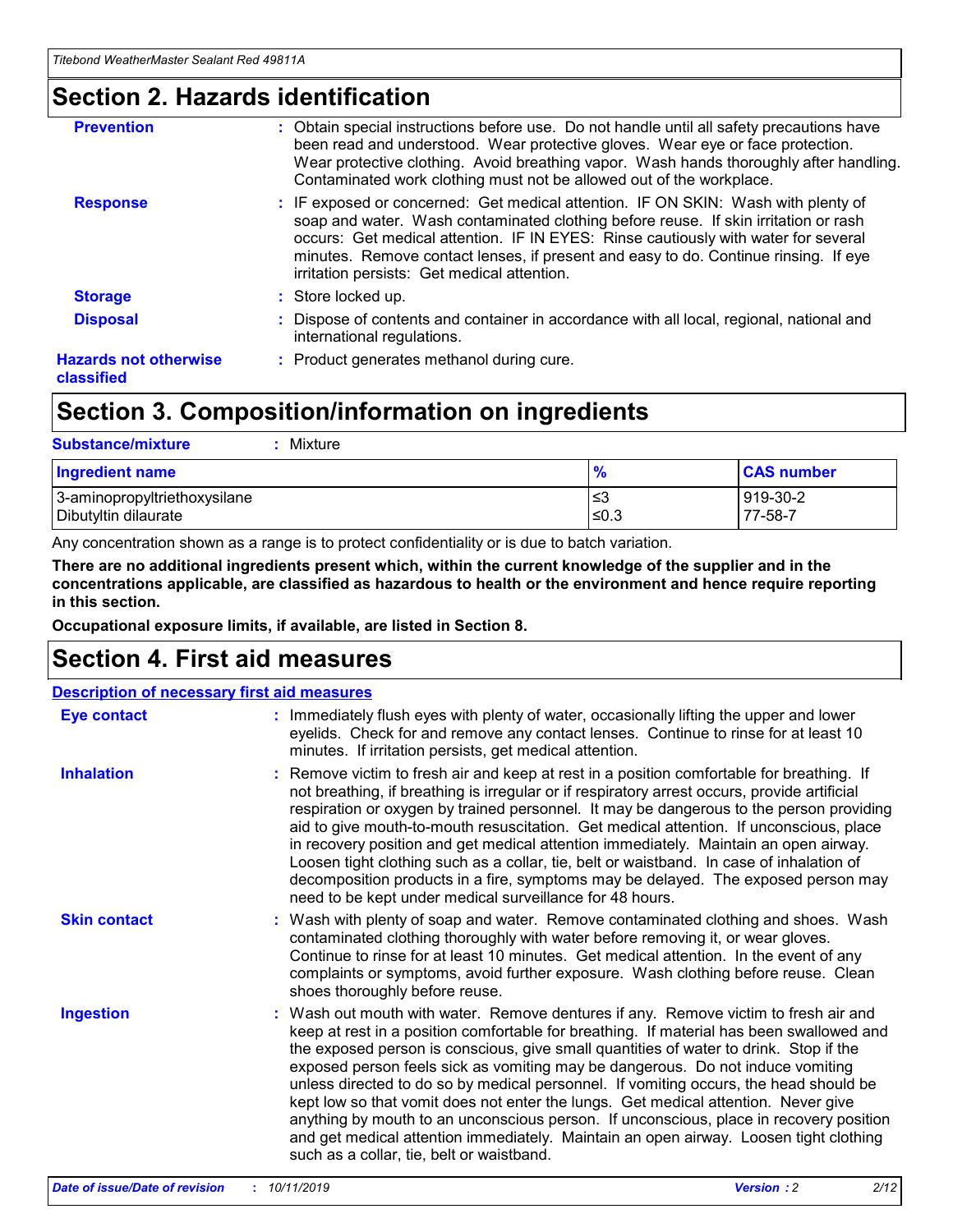## **Section 4. First aid measures**

| Most important symptoms/effects, acute and delayed |  |                                                                                                                                                                                                                                                                                                                                                                                                                 |  |
|----------------------------------------------------|--|-----------------------------------------------------------------------------------------------------------------------------------------------------------------------------------------------------------------------------------------------------------------------------------------------------------------------------------------------------------------------------------------------------------------|--|
| <b>Potential acute health effects</b>              |  |                                                                                                                                                                                                                                                                                                                                                                                                                 |  |
| <b>Eye contact</b>                                 |  | : May cause eye irritation.                                                                                                                                                                                                                                                                                                                                                                                     |  |
| <b>Inhalation</b>                                  |  | : No known significant effects or critical hazards.                                                                                                                                                                                                                                                                                                                                                             |  |
| <b>Skin contact</b>                                |  | : May cause skin irritation.                                                                                                                                                                                                                                                                                                                                                                                    |  |
| <b>Ingestion</b>                                   |  | : No known significant effects or critical hazards.                                                                                                                                                                                                                                                                                                                                                             |  |
| Over-exposure signs/symptoms                       |  |                                                                                                                                                                                                                                                                                                                                                                                                                 |  |
| <b>Eye contact</b>                                 |  | : Adverse symptoms may include the following:<br>irritation<br>watering<br>redness                                                                                                                                                                                                                                                                                                                              |  |
| <b>Inhalation</b>                                  |  | : Adverse symptoms may include the following:<br>reduced fetal weight<br>increase in fetal deaths<br>skeletal malformations                                                                                                                                                                                                                                                                                     |  |
| <b>Skin contact</b>                                |  | : Adverse symptoms may include the following:<br>irritation<br>redness<br>reduced fetal weight<br>increase in fetal deaths<br>skeletal malformations                                                                                                                                                                                                                                                            |  |
| <b>Ingestion</b>                                   |  | : Adverse symptoms may include the following:<br>reduced fetal weight<br>increase in fetal deaths<br>skeletal malformations                                                                                                                                                                                                                                                                                     |  |
|                                                    |  | <b>Indication of immediate medical attention and special treatment needed, if necessary</b>                                                                                                                                                                                                                                                                                                                     |  |
| <b>Notes to physician</b>                          |  | : In case of inhalation of decomposition products in a fire, symptoms may be delayed.<br>The exposed person may need to be kept under medical surveillance for 48 hours.                                                                                                                                                                                                                                        |  |
| <b>Specific treatments</b>                         |  | : No specific treatment.                                                                                                                                                                                                                                                                                                                                                                                        |  |
| <b>Protection of first-aiders</b>                  |  | : No action shall be taken involving any personal risk or without suitable training. If it is<br>suspected that fumes are still present, the rescuer should wear an appropriate mask or<br>self-contained breathing apparatus. It may be dangerous to the person providing aid to<br>give mouth-to-mouth resuscitation. Wash contaminated clothing thoroughly with water<br>before removing it, or wear gloves. |  |

**See toxicological information (Section 11)**

### **Section 5. Fire-fighting measures**

| <b>Extinguishing media</b>                             |                                                                                                                                                                                                     |
|--------------------------------------------------------|-----------------------------------------------------------------------------------------------------------------------------------------------------------------------------------------------------|
| <b>Suitable extinguishing</b><br>media                 | : Use an extinguishing agent suitable for the surrounding fire.                                                                                                                                     |
| <b>Unsuitable extinguishing</b><br>media               | $:$ None known.                                                                                                                                                                                     |
| <b>Specific hazards arising</b><br>from the chemical   | : In a fire or if heated, a pressure increase will occur and the container may burst.                                                                                                               |
| <b>Hazardous thermal</b><br>decomposition products     | : Decomposition products may include the following materials:<br>carbon dioxide<br>carbon monoxide<br>nitrogen oxides<br>metal oxide/oxides                                                         |
| <b>Special protective actions</b><br>for fire-fighters | : Promptly isolate the scene by removing all persons from the vicinity of the incident if<br>there is a fire. No action shall be taken involving any personal risk or without suitable<br>training. |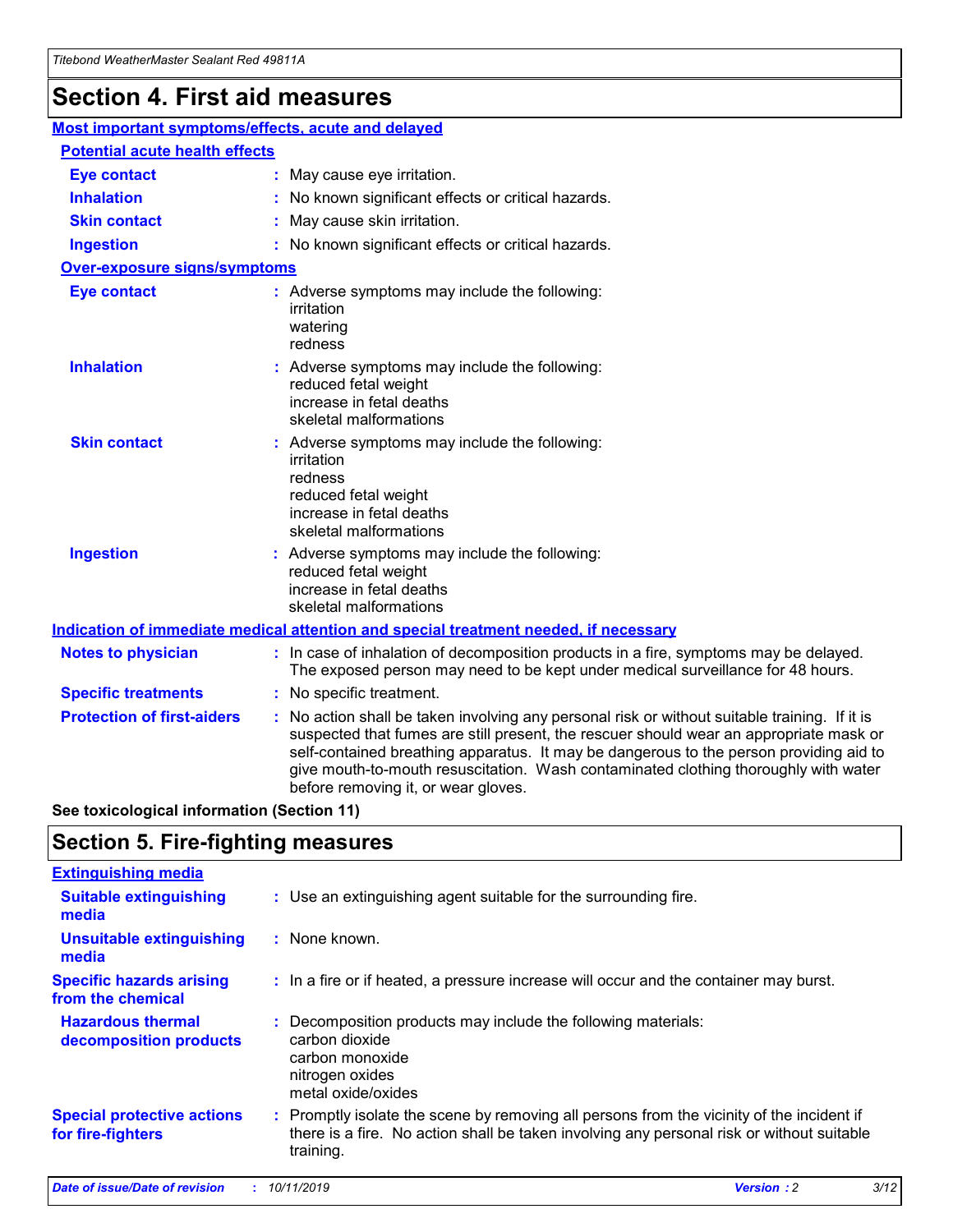### **Section 5. Fire-fighting measures**

**Special protective equipment for fire-fighters** Fire-fighters should wear appropriate protective equipment and self-contained breathing **:** apparatus (SCBA) with a full face-piece operated in positive pressure mode.

### **Section 6. Accidental release measures**

#### **Personal precautions, protective equipment and emergency procedures**

| For non-emergency<br>personnel                               | : No action shall be taken involving any personal risk or without suitable training.<br>Evacuate surrounding areas. Keep unnecessary and unprotected personnel from<br>entering. Do not touch or walk through spilled material. Avoid breathing vapor or mist.<br>Provide adequate ventilation. Wear appropriate respirator when ventilation is<br>inadequate. Put on appropriate personal protective equipment.                                                                                                                                                                                                                                                                                             |
|--------------------------------------------------------------|--------------------------------------------------------------------------------------------------------------------------------------------------------------------------------------------------------------------------------------------------------------------------------------------------------------------------------------------------------------------------------------------------------------------------------------------------------------------------------------------------------------------------------------------------------------------------------------------------------------------------------------------------------------------------------------------------------------|
|                                                              | For emergency responders : If specialized clothing is required to deal with the spillage, take note of any information in<br>Section 8 on suitable and unsuitable materials. See also the information in "For non-<br>emergency personnel".                                                                                                                                                                                                                                                                                                                                                                                                                                                                  |
| <b>Environmental precautions</b>                             | : Avoid dispersal of spilled material and runoff and contact with soil, waterways, drains<br>and sewers. Inform the relevant authorities if the product has caused environmental<br>pollution (sewers, waterways, soil or air).                                                                                                                                                                                                                                                                                                                                                                                                                                                                              |
| <b>Methods and materials for containment and cleaning up</b> |                                                                                                                                                                                                                                                                                                                                                                                                                                                                                                                                                                                                                                                                                                              |
| <b>Small spill</b>                                           | : Stop leak if without risk. Move containers from spill area. Dilute with water and mop up<br>if water-soluble. Alternatively, or if water-insoluble, absorb with an inert dry material and<br>place in an appropriate waste disposal container. Dispose of via a licensed waste<br>disposal contractor.                                                                                                                                                                                                                                                                                                                                                                                                     |
| <b>Large spill</b>                                           | : Stop leak if without risk. Move containers from spill area. Approach release from<br>upwind. Prevent entry into sewers, water courses, basements or confined areas. Wash<br>spillages into an effluent treatment plant or proceed as follows. Contain and collect<br>spillage with non-combustible, absorbent material e.g. sand, earth, vermiculite or<br>diatomaceous earth and place in container for disposal according to local regulations<br>(see Section 13). Dispose of via a licensed waste disposal contractor. Contaminated<br>absorbent material may pose the same hazard as the spilled product. Note: see<br>Section 1 for emergency contact information and Section 13 for waste disposal. |

### **Section 7. Handling and storage**

| <b>Precautions for safe handling</b>                                             |  |                                                                                                                                                                                                                                                                                                                                                                                                                                                                                                                                                                                                                                                                                                                                                                                                                                                  |  |  |
|----------------------------------------------------------------------------------|--|--------------------------------------------------------------------------------------------------------------------------------------------------------------------------------------------------------------------------------------------------------------------------------------------------------------------------------------------------------------------------------------------------------------------------------------------------------------------------------------------------------------------------------------------------------------------------------------------------------------------------------------------------------------------------------------------------------------------------------------------------------------------------------------------------------------------------------------------------|--|--|
| <b>Protective measures</b>                                                       |  | : Put on appropriate personal protective equipment (see Section 8). Persons with a<br>history of skin sensitization problems should not be employed in any process in which<br>this product is used. Avoid exposure - obtain special instructions before use. Avoid<br>exposure during pregnancy. Do not handle until all safety precautions have been read<br>and understood. Do not get in eyes or on skin or clothing. Do not ingest. Avoid<br>breathing vapor or mist. If during normal use the material presents a respiratory hazard,<br>use only with adequate ventilation or wear appropriate respirator. Keep in the original<br>container or an approved alternative made from a compatible material, kept tightly<br>closed when not in use. Empty containers retain product residue and can be hazardous.<br>Do not reuse container. |  |  |
| <b>Advice on general</b><br>occupational hygiene                                 |  | : Eating, drinking and smoking should be prohibited in areas where this material is<br>handled, stored and processed. Workers should wash hands and face before eating,<br>drinking and smoking. Remove contaminated clothing and protective equipment before<br>entering eating areas. See also Section 8 for additional information on hygiene<br>measures.                                                                                                                                                                                                                                                                                                                                                                                                                                                                                    |  |  |
| <b>Conditions for safe storage,</b><br>including any<br><b>incompatibilities</b> |  | Store between the following temperatures: 0 to 120 $\degree$ C (32 to 248 $\degree$ F). Store in<br>accordance with local regulations. Store in original container protected from direct<br>sunlight in a dry, cool and well-ventilated area, away from incompatible materials (see<br>Section 10) and food and drink. Store locked up. Keep container tightly closed and<br>sealed until ready for use. Containers that have been opened must be carefully<br>resealed and kept upright to prevent leakage. Do not store in unlabeled containers.<br>Use appropriate containment to avoid environmental contamination. See Section 10 for<br>incompatible materials before handling or use.                                                                                                                                                     |  |  |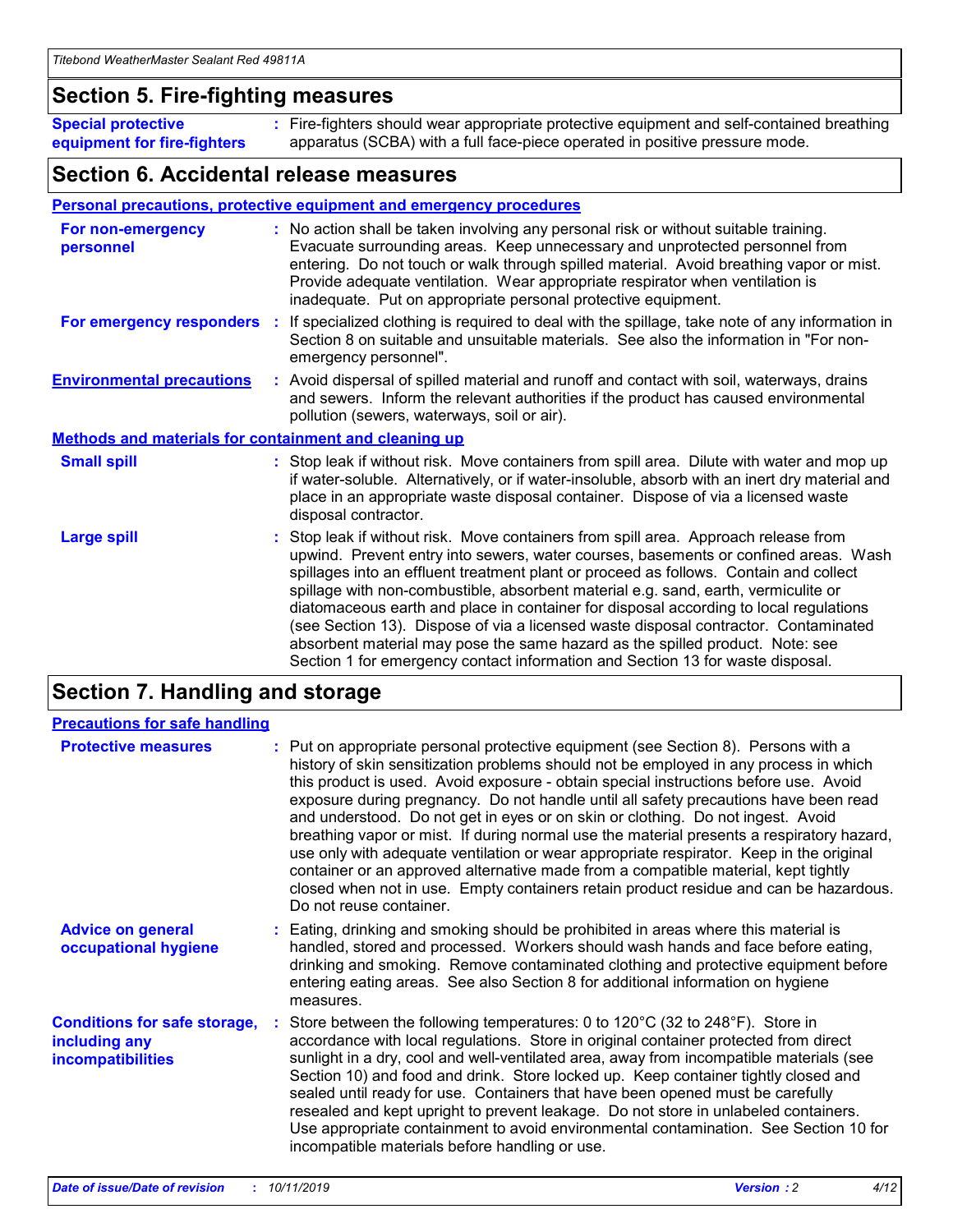## **Section 8. Exposure controls/personal protection**

#### **Control parameters**

#### **Occupational exposure limits**

| <b>Ingredient name</b>                               |    |                        | <b>Exposure limits</b>                                                                                                                                                                                                                                                                                                                                                                                                                                                                                                                                                                                                 |
|------------------------------------------------------|----|------------------------|------------------------------------------------------------------------------------------------------------------------------------------------------------------------------------------------------------------------------------------------------------------------------------------------------------------------------------------------------------------------------------------------------------------------------------------------------------------------------------------------------------------------------------------------------------------------------------------------------------------------|
| 3-aminopropyltriethoxysilane<br>Dibutyltin dilaurate |    |                        | None.<br>ACGIH TLV (United States, 3/2019). Absorbed through skin.<br>Notes: as Sn<br>TWA: $0.1 \text{ mg/m}^3$ , (as Sn) 8 hours.<br>STEL: 0.2 mg/m <sup>3</sup> , (as Sn) 15 minutes.<br>NIOSH REL (United States, 10/2016). Absorbed through skin.<br>Notes: as Sn<br>TWA: 0.1 mg/m <sup>3</sup> , (as Sn) 10 hours.<br>OSHA PEL (United States, 5/2018). Notes: as Sn<br>TWA: $0.1 \text{ mg/m}^3$ , (as Sn) 8 hours.<br>OSHA PEL 1989 (United States, 3/1989). Absorbed through skin.<br>Notes: measured as Sn<br>TWA: 0.1 mg/m <sup>3</sup> , (measured as Sn) 8 hours. Form: Organic                            |
| <b>Appropriate engineering</b><br>controls           |    |                        | : If user operations generate dust, fumes, gas, vapor or mist, use process enclosures,<br>local exhaust ventilation or other engineering controls to keep worker exposure to<br>airborne contaminants below any recommended or statutory limits.                                                                                                                                                                                                                                                                                                                                                                       |
| <b>Environmental exposure</b><br>controls            |    |                        | Emissions from ventilation or work process equipment should be checked to ensure<br>they comply with the requirements of environmental protection legislation. In some<br>cases, fume scrubbers, filters or engineering modifications to the process equipment<br>will be necessary to reduce emissions to acceptable levels.                                                                                                                                                                                                                                                                                          |
| <b>Individual protection measures</b>                |    |                        |                                                                                                                                                                                                                                                                                                                                                                                                                                                                                                                                                                                                                        |
| <b>Hygiene measures</b>                              |    |                        | : Wash hands, forearms and face thoroughly after handling chemical products, before<br>eating, smoking and using the lavatory and at the end of the working period.<br>Appropriate techniques should be used to remove potentially contaminated clothing.<br>Contaminated work clothing should not be allowed out of the workplace. Wash<br>contaminated clothing before reusing. Ensure that eyewash stations and safety<br>showers are close to the workstation location.                                                                                                                                            |
| <b>Eye/face protection</b>                           |    |                        | : Safety eyewear complying with an approved standard should be used when a risk<br>assessment indicates this is necessary to avoid exposure to liquid splashes, mists,<br>gases or dusts. If contact is possible, the following protection should be worn, unless<br>the assessment indicates a higher degree of protection: chemical splash goggles.                                                                                                                                                                                                                                                                  |
| <b>Skin protection</b>                               |    |                        |                                                                                                                                                                                                                                                                                                                                                                                                                                                                                                                                                                                                                        |
| <b>Hand protection</b>                               |    |                        | : Chemical-resistant, impervious gloves complying with an approved standard should be<br>worn at all times when handling chemical products if a risk assessment indicates this is<br>necessary. Considering the parameters specified by the glove manufacturer, check<br>during use that the gloves are still retaining their protective properties. It should be<br>noted that the time to breakthrough for any glove material may be different for different<br>glove manufacturers. In the case of mixtures, consisting of several substances, the<br>protection time of the gloves cannot be accurately estimated. |
| <b>Body protection</b>                               |    | handling this product. | Personal protective equipment for the body should be selected based on the task being<br>performed and the risks involved and should be approved by a specialist before                                                                                                                                                                                                                                                                                                                                                                                                                                                |
| <b>Other skin protection</b>                         |    |                        | : Appropriate footwear and any additional skin protection measures should be selected<br>based on the task being performed and the risks involved and should be approved by a<br>specialist before handling this product.                                                                                                                                                                                                                                                                                                                                                                                              |
| <b>Respiratory protection</b>                        | ÷. | aspects of use.        | Based on the hazard and potential for exposure, select a respirator that meets the<br>appropriate standard or certification. Respirators must be used according to a<br>respiratory protection program to ensure proper fitting, training, and other important                                                                                                                                                                                                                                                                                                                                                         |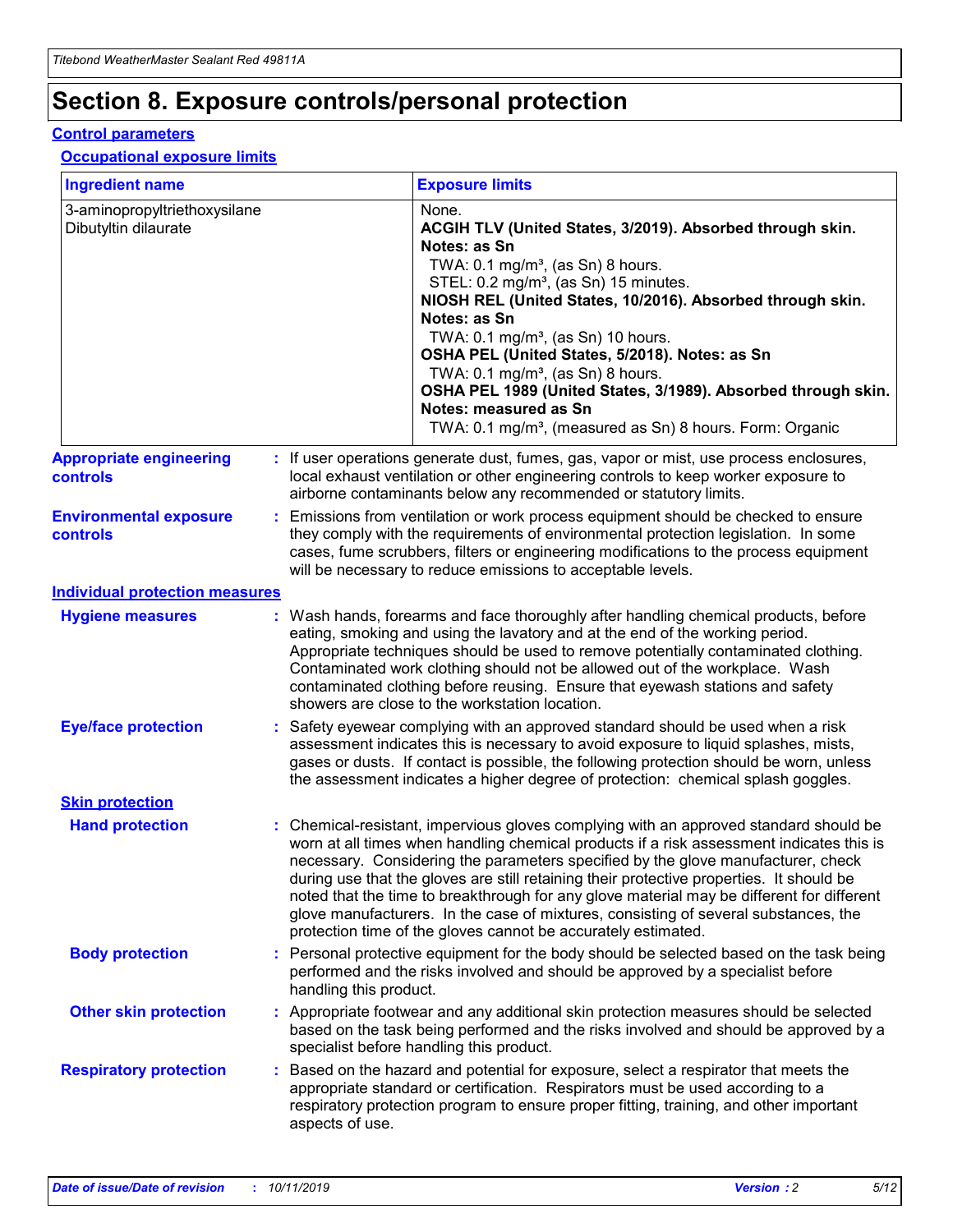### **Section 9. Physical and chemical properties**

#### **Appearance**

| <b>Physical state</b>                             | : Liquid. [Paste.]                                              |
|---------------------------------------------------|-----------------------------------------------------------------|
| Color                                             | $:$ Red.                                                        |
| Odor                                              | : None [Slight]                                                 |
| <b>Odor threshold</b>                             | : Not available.                                                |
| рH                                                | : Not applicable.                                               |
| <b>Melting point</b>                              | : Not available.                                                |
| <b>Boiling point</b>                              | : >100°C (>212°F)                                               |
| <b>Flash point</b>                                | : Closed cup: $>200^{\circ}$ C ( $>392^{\circ}$ F) [Setaflash.] |
| <b>Evaporation rate</b>                           | $:$ <1 (butyl acetate = 1)                                      |
| <b>Flammability (solid, gas)</b>                  | : Not available.                                                |
| Lower and upper explosive<br>(flammable) limits   | : Not available.                                                |
| <b>VOC (less water, less</b><br>exempt solvents)  | : 0 g/l                                                         |
| <b>Volatility</b>                                 | $: 0\%$ (w/w)                                                   |
| <b>Vapor density</b>                              | : Not available.                                                |
| <b>Relative density</b>                           | : 1.4329                                                        |
| <b>Solubility</b>                                 | Insoluble in the following materials: cold water and hot water. |
| <b>Solubility in water</b>                        | : Not available.                                                |
| <b>Partition coefficient: n-</b><br>octanol/water | $:$ Not available.                                              |
| <b>Auto-ignition temperature</b>                  | : Not available.                                                |
| <b>Decomposition temperature</b>                  | : Not available.                                                |
|                                                   |                                                                 |

### **Section 10. Stability and reactivity**

| <b>Reactivity</b>                            | : No specific test data related to reactivity available for this product or its ingredients.            |
|----------------------------------------------|---------------------------------------------------------------------------------------------------------|
| <b>Chemical stability</b>                    | : The product is stable.                                                                                |
| <b>Possibility of hazardous</b><br>reactions | : Under normal conditions of storage and use, hazardous reactions will not occur.                       |
| <b>Conditions to avoid</b>                   | : No specific data.                                                                                     |
| <b>Incompatible materials</b>                | : No specific data.                                                                                     |
| <b>Hazardous decomposition</b><br>products   | Under normal conditions of storage and use, hazardous decomposition products should<br>not be produced. |

### **Section 11. Toxicological information**

#### **Information on toxicological effects**

#### **Acute toxicity**

| <b>Product/ingredient name</b> | <b>Result</b>           | <b>Species</b> | <b>Dose</b>                | <b>Exposure</b> |
|--------------------------------|-------------------------|----------------|----------------------------|-----------------|
| 3-aminopropyltriethoxysilane   | <b>ILD50 Dermal</b>     | Rabbit         | 4.29 g/kg                  |                 |
| Dibutyltin dilaurate           | ILD50 Oral<br>LD50 Oral | Rat<br>Rat     | $1.57$ g/kg<br>175 $mg/kg$ |                 |
|                                |                         |                |                            |                 |

**Irritation/Corrosion**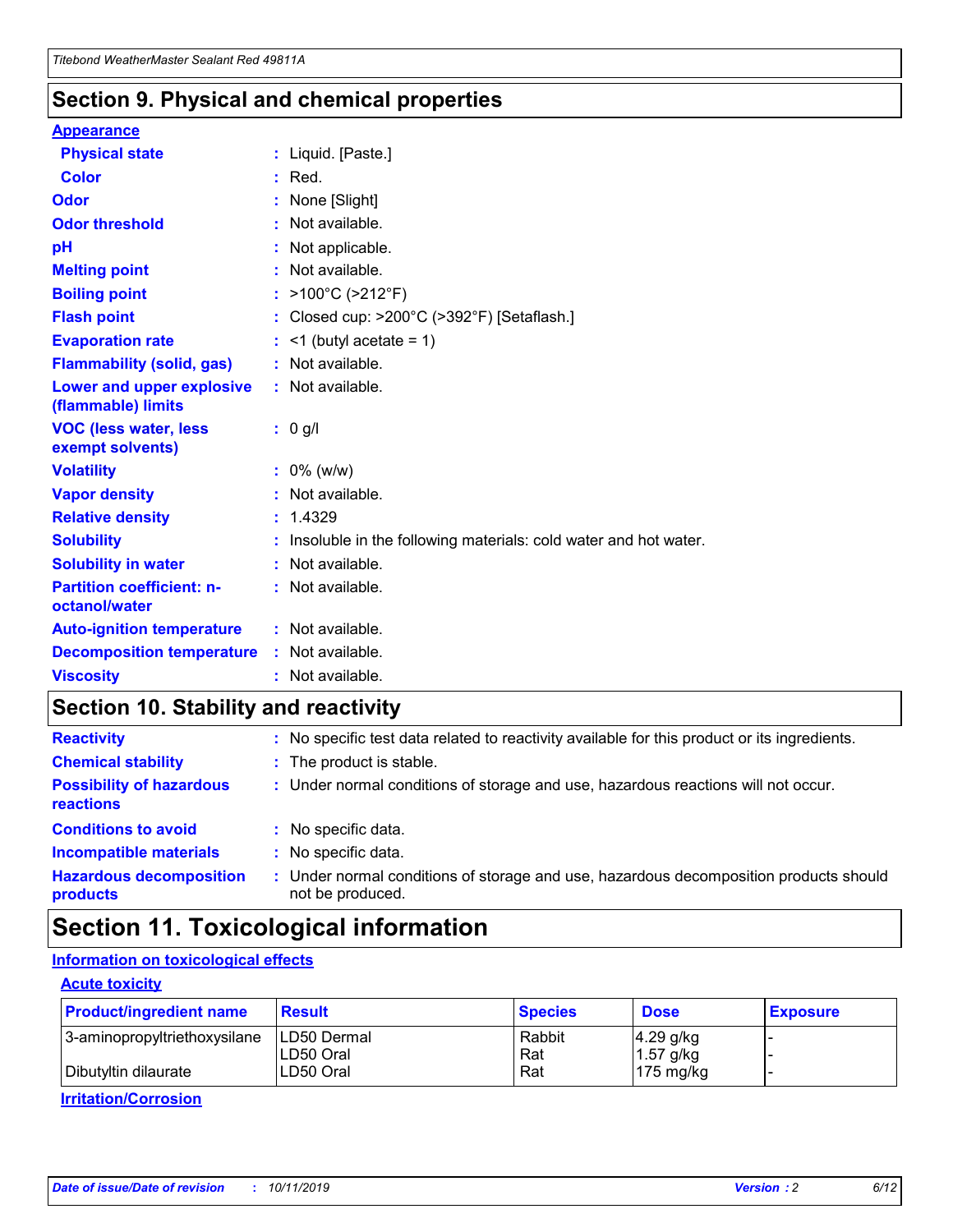## **Section 11. Toxicological information**

| <b>Product/ingredient name</b> | <b>Result</b>            | <b>Species</b> | <b>Score</b> | <b>Exposure</b>           | <b>Observation</b> |
|--------------------------------|--------------------------|----------------|--------------|---------------------------|--------------------|
| 3-aminopropyltriethoxysilane   | Eyes - Mild irritant     | Rabbit         |              | $100$ mg                  |                    |
|                                | Eyes - Severe irritant   | Rabbit         |              | 24 hours 750              |                    |
|                                |                          |                |              | ug                        |                    |
|                                | Skin - Severe irritant   | Rabbit         |              | 24 hours 5                | -                  |
| Dibutyltin dilaurate           | Eyes - Moderate irritant | Rabbit         |              | mq<br><b>24 hours 100</b> |                    |
|                                |                          |                |              | mg                        |                    |
|                                | Skin - Severe irritant   | Rabbit         |              | 500 mg                    |                    |

#### **Sensitization**

Not available.

#### **Mutagenicity**

Not available.

#### **Carcinogenicity**

Not available.

#### **Reproductive toxicity**

Not available.

#### **Teratogenicity**

Not available.

#### **Specific target organ toxicity (single exposure)**

Not available.

#### **Specific target organ toxicity (repeated exposure)**

| <b>Name</b>                                                                  |                                                                                                                             | <b>Category</b> | <b>Route of</b><br>exposure  | <b>Target organs</b> |
|------------------------------------------------------------------------------|-----------------------------------------------------------------------------------------------------------------------------|-----------------|------------------------------|----------------------|
| Dibutyltin dilaurate                                                         |                                                                                                                             | Category 1      | $\qquad \qquad \blacksquare$ | respiratory system   |
| <b>Aspiration hazard</b><br>Not available.                                   |                                                                                                                             |                 |                              |                      |
| <b>Information on the likely</b><br>routes of exposure                       | : Not available.                                                                                                            |                 |                              |                      |
| <b>Potential acute health effects</b>                                        |                                                                                                                             |                 |                              |                      |
| <b>Eye contact</b>                                                           | : May cause eye irritation.                                                                                                 |                 |                              |                      |
| <b>Inhalation</b>                                                            | : No known significant effects or critical hazards.                                                                         |                 |                              |                      |
| <b>Skin contact</b>                                                          | : May cause skin irritation.                                                                                                |                 |                              |                      |
| <b>Ingestion</b>                                                             | : No known significant effects or critical hazards.                                                                         |                 |                              |                      |
| Symptoms related to the physical, chemical and toxicological characteristics |                                                                                                                             |                 |                              |                      |
| <b>Eye contact</b>                                                           | : Adverse symptoms may include the following:<br>irritation<br>watering<br>redness                                          |                 |                              |                      |
| <b>Inhalation</b>                                                            | : Adverse symptoms may include the following:<br>reduced fetal weight<br>increase in fetal deaths<br>skeletal malformations |                 |                              |                      |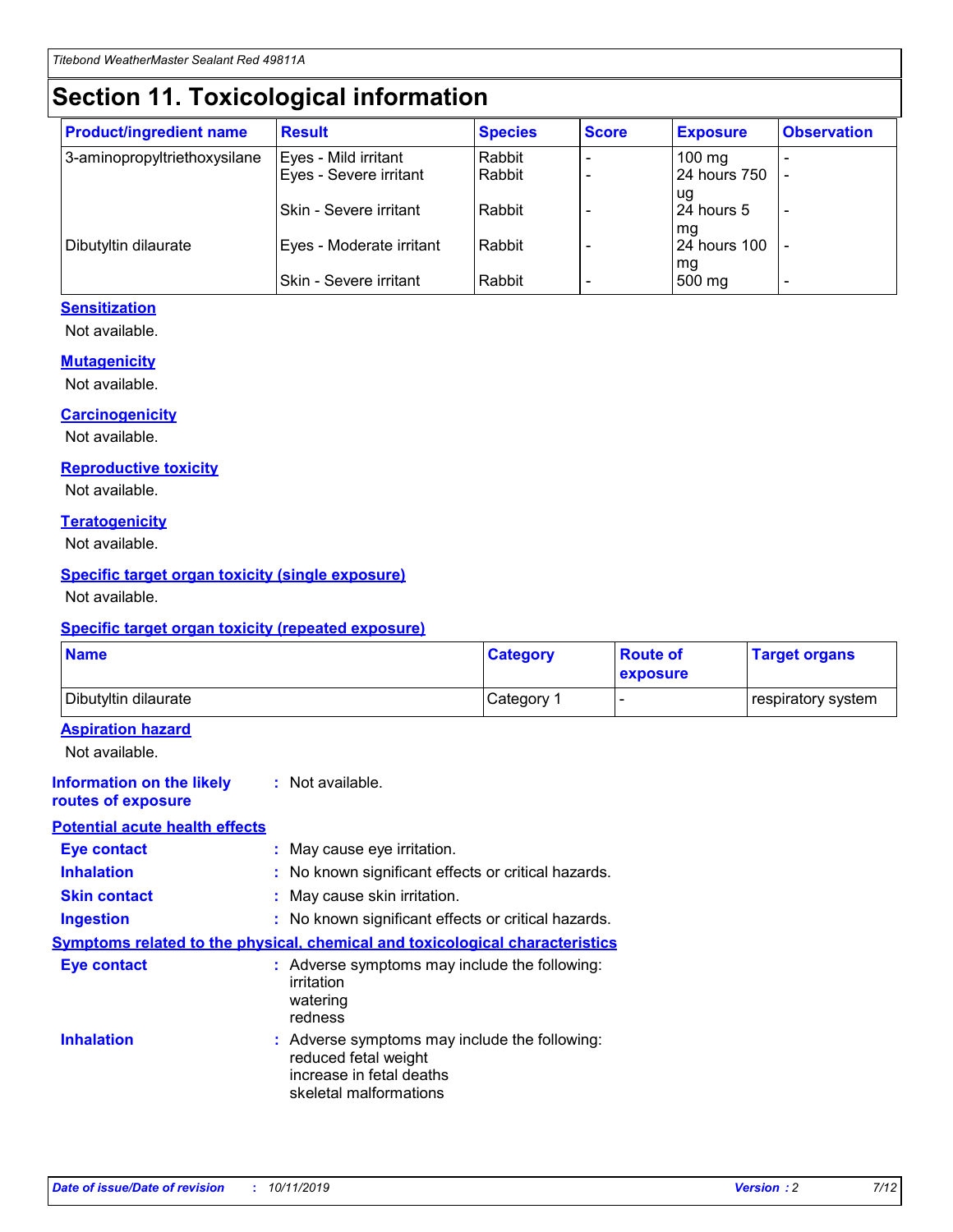## **Section 11. Toxicological information**

| <b>Skin contact</b>                     |                                                                                                          |
|-----------------------------------------|----------------------------------------------------------------------------------------------------------|
|                                         | : Adverse symptoms may include the following:<br>irritation                                              |
|                                         | redness                                                                                                  |
|                                         | reduced fetal weight                                                                                     |
|                                         | increase in fetal deaths                                                                                 |
|                                         | skeletal malformations                                                                                   |
| <b>Ingestion</b>                        | : Adverse symptoms may include the following:                                                            |
|                                         | reduced fetal weight                                                                                     |
|                                         | increase in fetal deaths                                                                                 |
|                                         | skeletal malformations                                                                                   |
|                                         | Delayed and immediate effects and also chronic effects from short and long term exposure                 |
| <b>Short term exposure</b>              |                                                                                                          |
| <b>Potential immediate</b>              | : Not available.                                                                                         |
| effects                                 |                                                                                                          |
| <b>Potential delayed effects</b>        | : Not available.                                                                                         |
| <b>Long term exposure</b>               |                                                                                                          |
| <b>Potential immediate</b>              | : Not available.                                                                                         |
| effects                                 |                                                                                                          |
| <b>Potential delayed effects</b>        | : Not available.                                                                                         |
| <b>Potential chronic health effects</b> |                                                                                                          |
| Not available.                          |                                                                                                          |
| <b>General</b>                          | : Once sensitized, a severe allergic reaction may occur when subsequently exposed to<br>very low levels. |
| <b>Carcinogenicity</b>                  | : No known significant effects or critical hazards.                                                      |
| <b>Mutagenicity</b>                     | No known significant effects or critical hazards.                                                        |
| <b>Teratogenicity</b>                   | May damage the unborn child.                                                                             |
| <b>Developmental effects</b>            | No known significant effects or critical hazards.                                                        |
| <b>Fertility effects</b>                | : May damage fertility.                                                                                  |
| <b>Numerical measures of toxicity</b>   |                                                                                                          |
| <b>Acute toxicity estimates</b>         |                                                                                                          |
|                                         |                                                                                                          |

Not available.

## **Section 12. Ecological information**

#### **Toxicity**

| <b>Product/ingredient name</b> | <b>Result</b>                     | <b>Species</b>                       | <b>Exposure</b> |
|--------------------------------|-----------------------------------|--------------------------------------|-----------------|
| Dibutyltin dilaurate           | Chronic EC10 > 2 mg/l Fresh water | Algae - Scenedesmus<br>I subspicatus | l 96 hours i    |

#### **Persistence and degradability**

| <b>Product/ingredient name</b> | <b>Test</b>                                                                    | <b>Result</b>  |                   | <b>Dose</b> | <b>Inoculum</b>         |
|--------------------------------|--------------------------------------------------------------------------------|----------------|-------------------|-------------|-------------------------|
| Dibutyltin dilaurate           | OECD 301F<br>Ready<br>Biodegradability -<br>Manometric<br>Respirometry<br>Test | 23 % - 28 days |                   |             |                         |
| <b>Product/ingredient name</b> | <b>Aquatic half-life</b>                                                       |                | <b>Photolysis</b> |             | <b>Biodegradability</b> |
| Dibutyltin dilaurate           |                                                                                |                |                   |             | Inherent                |

### **Bioaccumulative potential**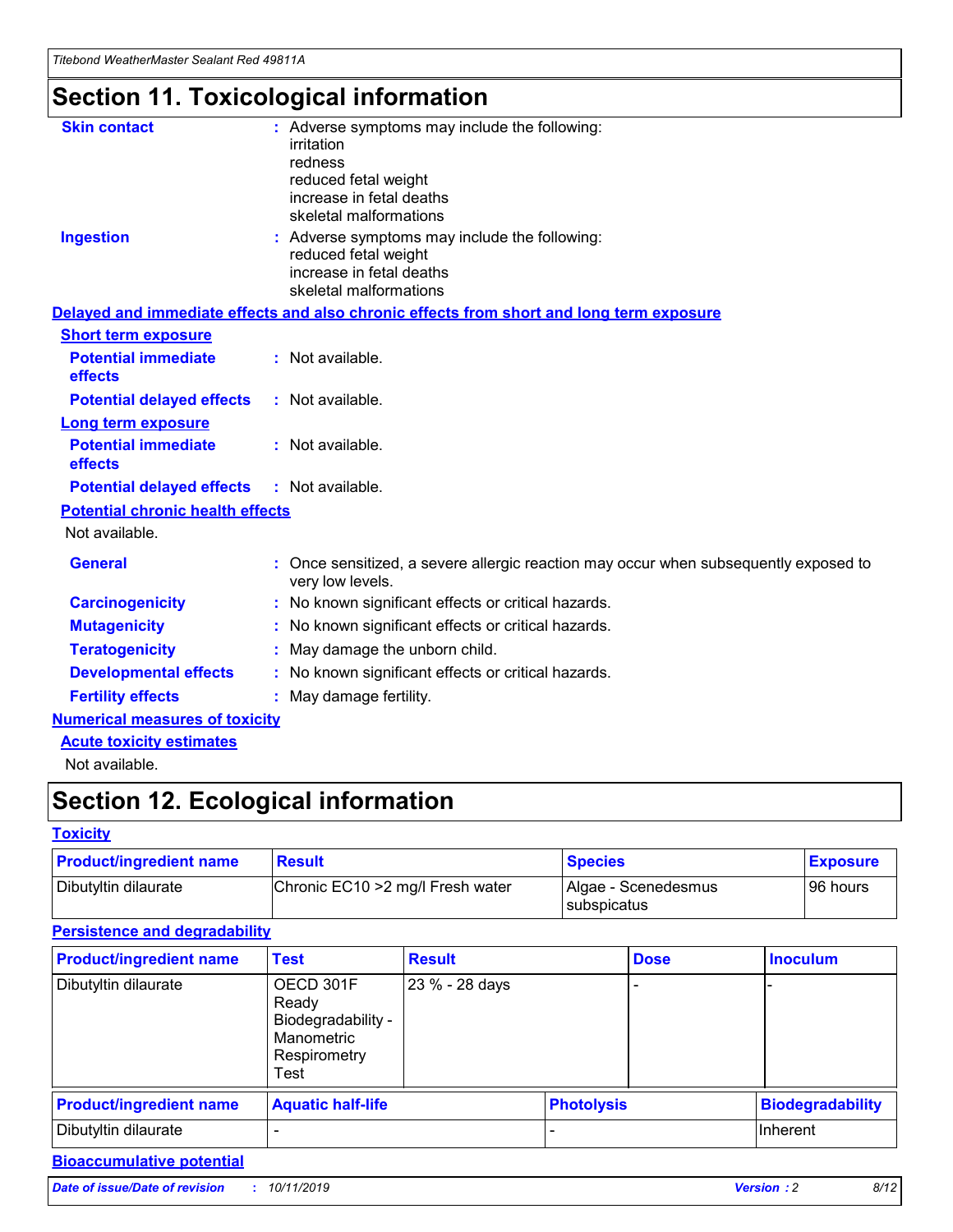## **Section 12. Ecological information**

| <b>Product/ingredient name</b> | $LoaPow$ | <b>BCF</b> | <b>Potential</b> |
|--------------------------------|----------|------------|------------------|
| 3-aminopropyltriethoxysilane   | 1.7      | 3.4        | low              |
| Dibutyltin dilaurate           | 4.44     | 2.91       | low              |

#### **Mobility in soil**

| <b>Soil/water partition</b><br>coefficient (K <sub>oc</sub> ) | : Not available.                                    |
|---------------------------------------------------------------|-----------------------------------------------------|
| <b>Other adverse effects</b>                                  | : No known significant effects or critical hazards. |

### **Section 13. Disposal considerations**

**Disposal methods :**

The generation of waste should be avoided or minimized wherever possible. Disposal of this product, solutions and any by-products should at all times comply with the requirements of environmental protection and waste disposal legislation and any regional local authority requirements. Dispose of surplus and non-recyclable products via a licensed waste disposal contractor. Waste should not be disposed of untreated to the sewer unless fully compliant with the requirements of all authorities with jurisdiction. Waste packaging should be recycled. Incineration or landfill should only be considered when recycling is not feasible. This material and its container must be disposed of in a safe way. Care should be taken when handling emptied containers that have not been cleaned or rinsed out. Empty containers or liners may retain some product residues. Avoid dispersal of spilled material and runoff and contact with soil, waterways, drains and sewers.

## **Section 14. Transport information**

|                                      | <b>DOT</b><br><b>Classification</b> | <b>TDG</b><br><b>Classification</b> | <b>Mexico</b><br><b>Classification</b> | <b>ADR/RID</b>           | <b>IMDG</b>              | <b>IATA</b>              |
|--------------------------------------|-------------------------------------|-------------------------------------|----------------------------------------|--------------------------|--------------------------|--------------------------|
| <b>UN number</b>                     | Not regulated.                      | Not regulated.                      | Not regulated.                         | Not regulated.           | Not regulated.           | Not regulated.           |
| <b>UN proper</b><br>shipping name    | $\qquad \qquad \blacksquare$        |                                     |                                        |                          |                          |                          |
| <b>Transport</b><br>hazard class(es) | $\blacksquare$                      | $\blacksquare$                      | $\blacksquare$                         | $\overline{\phantom{a}}$ | $\blacksquare$           | $\blacksquare$           |
| <b>Packing group</b>                 | $\overline{\phantom{a}}$            | $\overline{\phantom{0}}$            | $\qquad \qquad \blacksquare$           | -                        | $\overline{\phantom{0}}$ | $\overline{\phantom{a}}$ |
| <b>Environmental</b><br>hazards      | No.                                 | No.                                 | No.                                    | No.                      | No.                      | No.                      |

## **Section 15. Regulatory information**

#### **U.S. Federal regulations**

#### **SARA 302/304**

#### **Composition/information on ingredients**

No products were found.

**SARA 304 RQ :** Not applicable.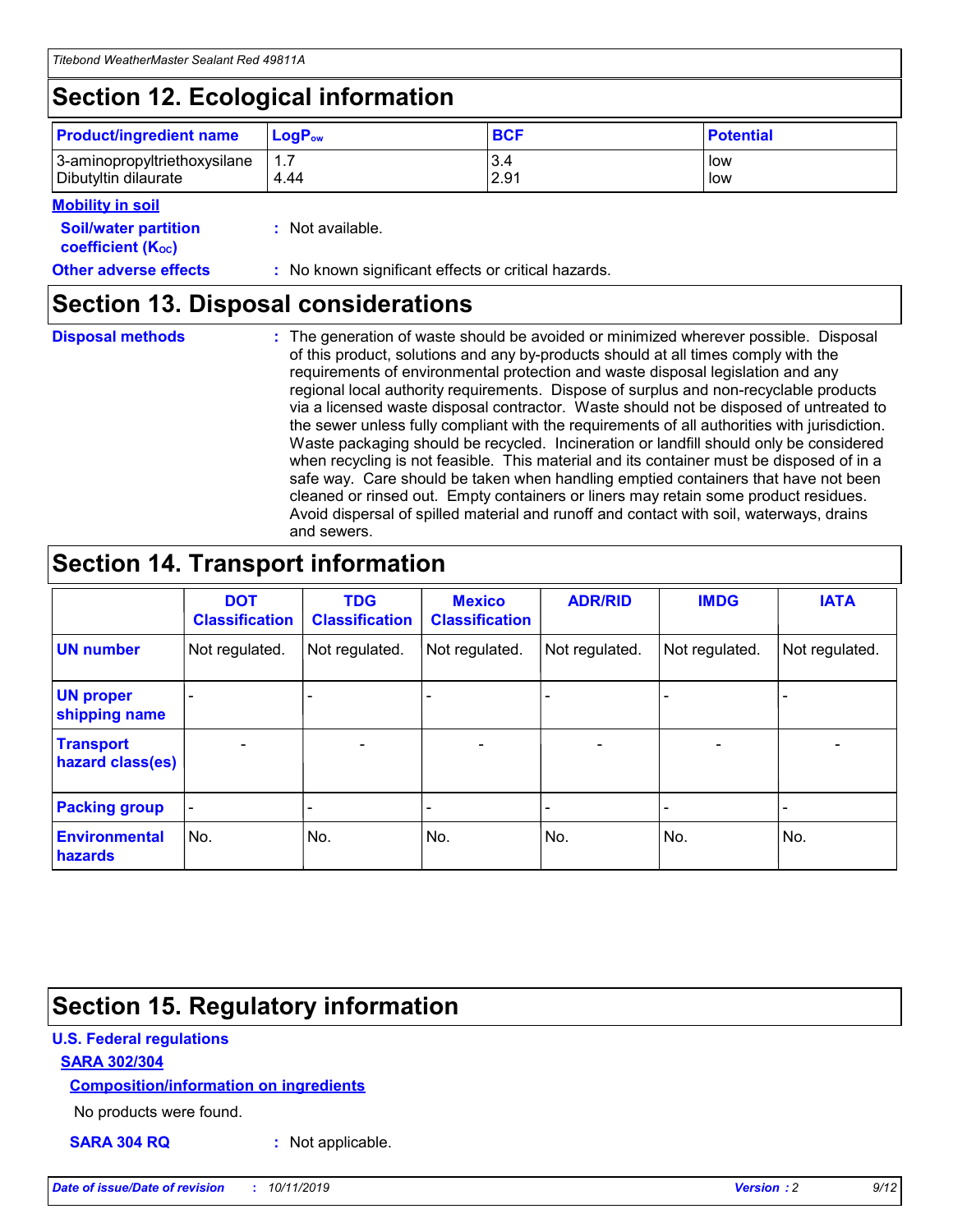## **Section 15. Regulatory information**

#### **SARA 311/312**

**Classification :** EYE IRRITATION - Category 2B SKIN SENSITIZATION - Category 1 TOXIC TO REPRODUCTION (Fertility) - Category 1B TOXIC TO REPRODUCTION (Unborn child) - Category 1B

#### **Composition/information on ingredients**

| <b>Name</b>                  | $\frac{9}{6}$ | <b>Classification</b>                                                                                                                                                                                                                                                                                                                  |
|------------------------------|---------------|----------------------------------------------------------------------------------------------------------------------------------------------------------------------------------------------------------------------------------------------------------------------------------------------------------------------------------------|
| 3-aminopropyltriethoxysilane | $\leq$ 3      | <b>FLAMMABLE LIQUIDS - Category 4</b><br><b>ACUTE TOXICITY (oral) - Category 4</b><br>SKIN IRRITATION - Category 2                                                                                                                                                                                                                     |
| Dibutyltin dilaurate         | ≤0.3          | EYE IRRITATION - Category 2A<br><b>ACUTE TOXICITY (oral) - Category 3</b><br>SKIN CORROSION - Category 1C<br>SERIOUS EYE DAMAGE - Category 1<br>SKIN SENSITIZATION - Category 1<br><b>GERM CELL MUTAGENICITY - Category 2</b><br>TOXIC TO REPRODUCTION (Fertility) - Category 1B<br>TOXIC TO REPRODUCTION (Unborn child) - Category 1B |
|                              |               | SPECIFIC TARGET ORGAN TOXICITY (REPEATED<br>EXPOSURE) (respiratory system) - Category 1                                                                                                                                                                                                                                                |

#### **State regulations**

| <b>Massachusetts</b> | : None of the components are listed. |
|----------------------|--------------------------------------|
| <b>New York</b>      | : None of the components are listed. |
| <b>New Jersey</b>    | : None of the components are listed. |
| Pennsylvania         | : None of the components are listed. |

#### **California Prop. 65**

**A** WARNING: This product can expose you to methanol, which is known to the State of California to cause birth defects or other reproductive harm. For more information go to www.P65Warnings.ca.gov.

| <b>Ingredient name</b> | No significant risk Maximum<br>level | acceptable dosage<br>level |
|------------------------|--------------------------------------|----------------------------|
| methanol               |                                      | Yes.                       |

#### **International regulations**

**Chemical Weapon Convention List Schedules I, II & III Chemicals** Not listed.

#### **Montreal Protocol**

Not listed.

**Stockholm Convention on Persistent Organic Pollutants**

Not listed.

### **UNECE Aarhus Protocol on POPs and Heavy Metals**

Not listed.

#### **Inventory list**

### **China :** All components are listed or exempted.

**United States TSCA 8(b) inventory :** All components are active or exempted.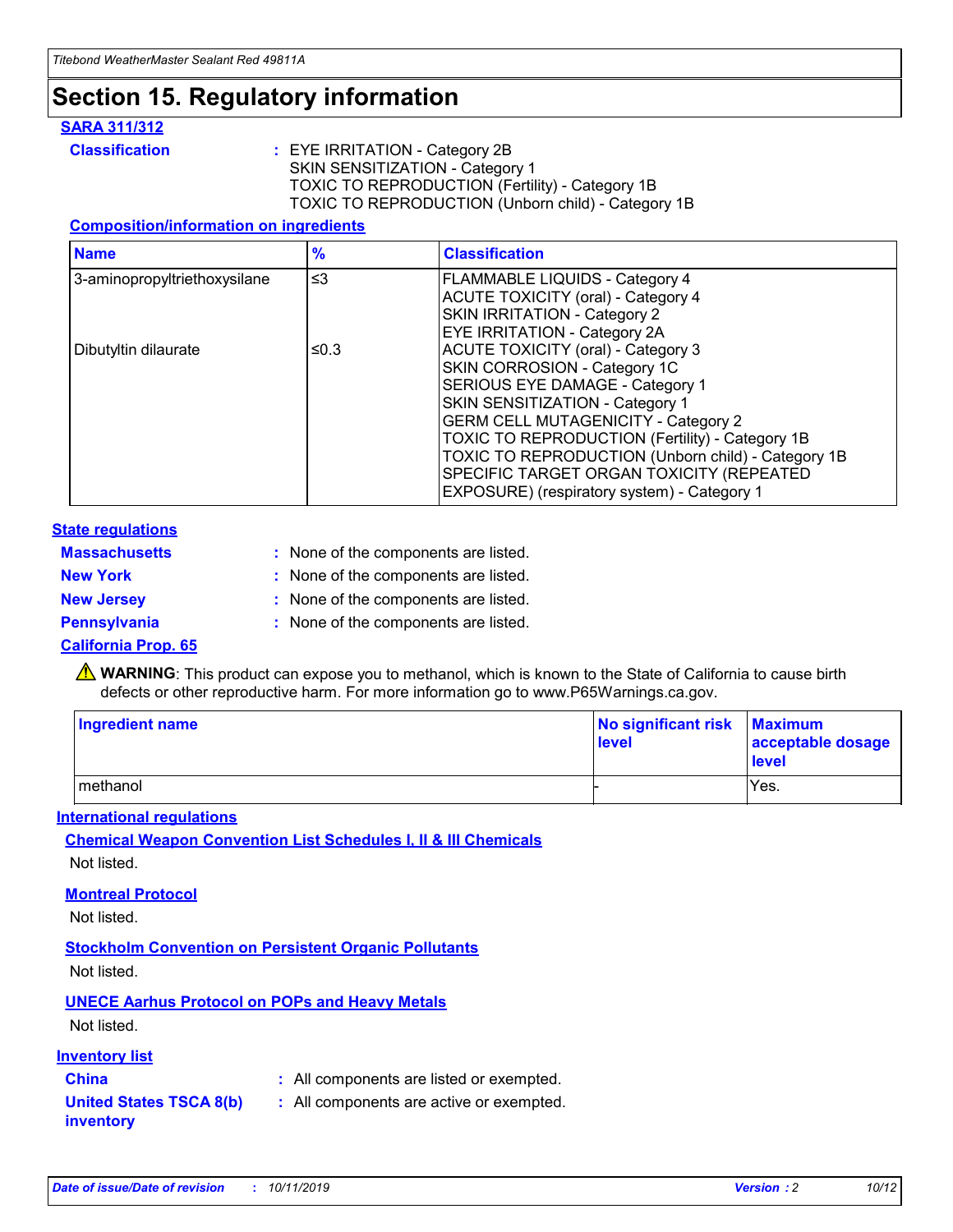## **Section 16. Other information**

**Hazardous Material Information System (U.S.A.)**



**Caution: HMIS® ratings are based on a 0-4 rating scale, with 0 representing minimal hazards or risks, and 4 representing significant hazards or risks. Although HMIS® ratings and the associated label are not required on SDSs or products leaving a facility under 29 CFR 1910.1200, the preparer may choose to provide them. HMIS® ratings are to be used with a fully implemented HMIS® program. HMIS® is a registered trademark and service mark of the American Coatings Association, Inc.**

**The customer is responsible for determining the PPE code for this material. For more information on HMIS® Personal Protective Equipment (PPE) codes, consult the HMIS® Implementation Manual.**

#### **National Fire Protection Association (U.S.A.)**



**Reprinted with permission from NFPA 704-2001, Identification of the Hazards of Materials for Emergency Response Copyright ©1997, National Fire Protection Association, Quincy, MA 02269. This reprinted material is not the complete and official position of the National Fire Protection Association, on the referenced subject which is represented only by the standard in its entirety.**

**Copyright ©2001, National Fire Protection Association, Quincy, MA 02269. This warning system is intended to be interpreted and applied only by properly trained individuals to identify fire, health and reactivity hazards of chemicals. The user is referred to certain limited number of chemicals with recommended classifications in NFPA 49 and NFPA 325, which would be used as a guideline only. Whether the chemicals are classified by NFPA or not, anyone using the 704 systems to classify chemicals does so at their own risk.**

#### **Procedure used to derive the classification**

| <b>Classification</b>                                                                                                                                                                  |                                                                                                                                                                                                                                                                   | <b>Justification</b>                                                                                                                                                                                                                                                                                       |  |
|----------------------------------------------------------------------------------------------------------------------------------------------------------------------------------------|-------------------------------------------------------------------------------------------------------------------------------------------------------------------------------------------------------------------------------------------------------------------|------------------------------------------------------------------------------------------------------------------------------------------------------------------------------------------------------------------------------------------------------------------------------------------------------------|--|
| <b>EYE IRRITATION - Category 2B</b><br>SKIN SENSITIZATION - Category 1<br><b>TOXIC TO REPRODUCTION (Fertility) - Category 1B</b><br>TOXIC TO REPRODUCTION (Unborn child) - Category 1B |                                                                                                                                                                                                                                                                   | Expert judgment<br>Expert judgment<br>Expert judgment<br>Expert judgment                                                                                                                                                                                                                                   |  |
| <b>History</b>                                                                                                                                                                         |                                                                                                                                                                                                                                                                   |                                                                                                                                                                                                                                                                                                            |  |
| Date of printing                                                                                                                                                                       | : 4/22/2022                                                                                                                                                                                                                                                       |                                                                                                                                                                                                                                                                                                            |  |
| Date of issue/Date of<br>revision                                                                                                                                                      | : 10/11/2019                                                                                                                                                                                                                                                      |                                                                                                                                                                                                                                                                                                            |  |
| Date of previous issue                                                                                                                                                                 | : 10/16/2020                                                                                                                                                                                                                                                      |                                                                                                                                                                                                                                                                                                            |  |
| <b>Version</b>                                                                                                                                                                         | $\therefore$ 2                                                                                                                                                                                                                                                    |                                                                                                                                                                                                                                                                                                            |  |
| <b>Key to abbreviations</b>                                                                                                                                                            | $\therefore$ ATE = Acute Toxicity Estimate<br><b>BCF</b> = Bioconcentration Factor<br>IATA = International Air Transport Association<br><b>IBC</b> = Intermediate Bulk Container<br><b>IMDG = International Maritime Dangerous Goods</b><br>$UN = United Nations$ | GHS = Globally Harmonized System of Classification and Labelling of Chemicals<br>LogPow = logarithm of the octanol/water partition coefficient<br>MARPOL = International Convention for the Prevention of Pollution From Ships, 1973<br>as modified by the Protocol of 1978. ("Marpol" = marine pollution) |  |